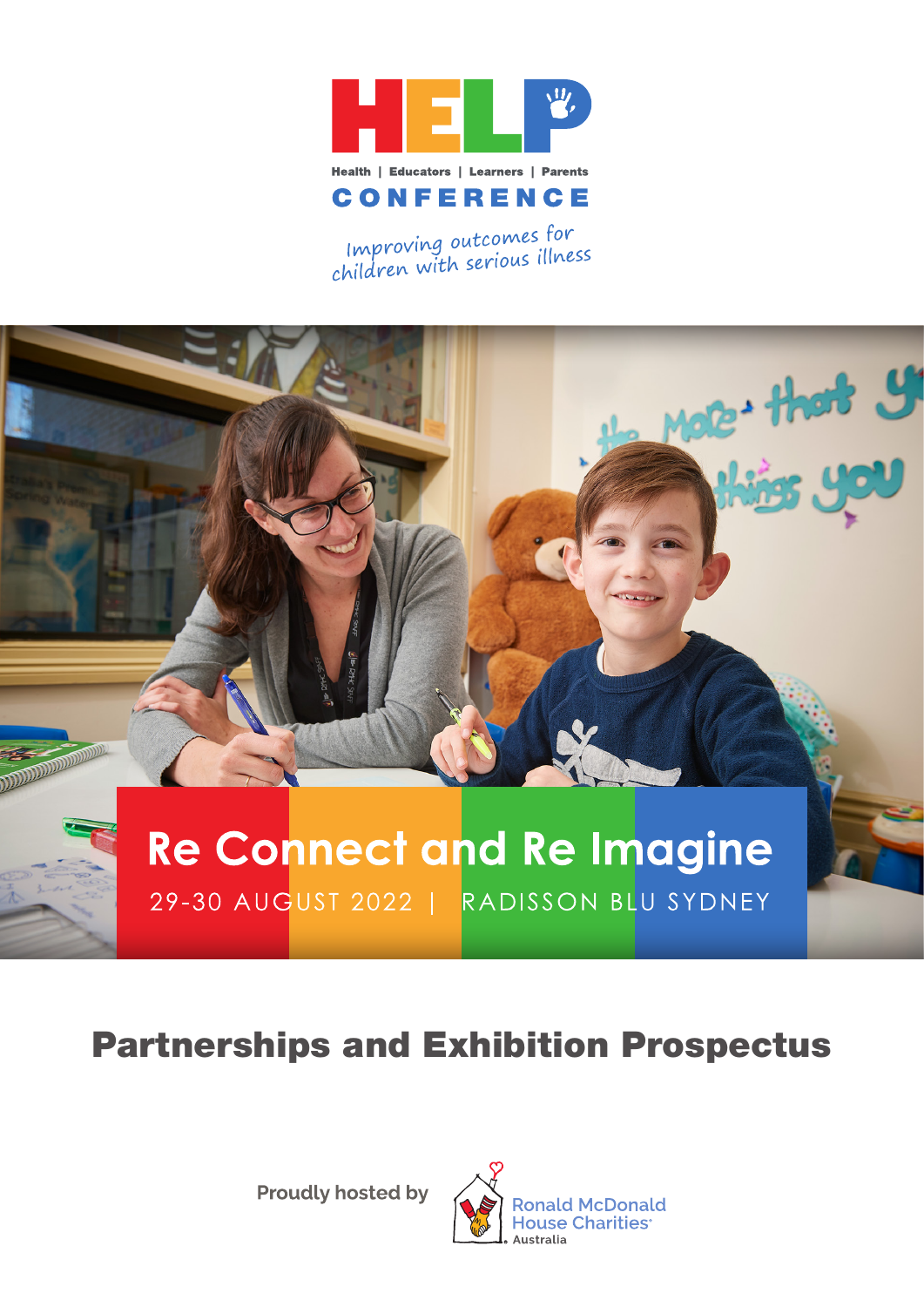## Partnerships and Exhibition Prospectus

Ronald McDonald House Charities are proud to host the 7th International Health, Educators, Learners, Parents (H.E.L.P.) Conference on Monday 29th and Tuesday 30th August 2022 at the Radisson Blu Plaza Hotel Sydney.

Every year, thousands of children are treated for serious illness, injury and/or mental health conditions. The impact of hospitalisation, medications and lengthy rehabilitation is often the tip of the iceberg for these families. Together, we can bridge the gap between Health and Education to improve future outcomes for students with serious illness, injury and/or mental health conditions and their families.

The theme for this year's Conference is **'Re Connect and Re Imagine'**, and on behalf of the Conference Steering Committee, we would like to invite you to partner with Ronald McDonald House Charities (RMHC) at the 2022 H.E.L.P. Conference.

#### The Venue

Sydney's vibrant entertaining scene and historical venues attracts conference attendees from all over Australia and internationally. This is a city that's constantly evolving, with new venues popping up at every turn.

The Radisson Blue Plaza Hotel Sydney, once home to the Fairfax newspaper empire and the prestigious Bank of New South Wales, offers an elegant atmosphere and central location in the heart of the CBD. Radisson Blu is located **fourteen kilometres from Sydney Airport** and is within walking distance from train stations and bus stops, providing an ideal location for RMHC's 2022 H.E.L.P. Conference.

#### Benefits on Partnering with the 2022 H.E.L.P. Conference

The 2022 H.E.L.P. Conference will offer a unique, in-person, platform for you to interact with a captive audience of delegates from a wide range of health and education professions, medical and allied health clinicians, medical and education researchers, university professors, hospital and classroom teachers and parents who work together to support children and young people with serious illness, injury and/or mental health conditions.

#### Key benefits of sponsorship include:

- **•** Wide acknowledgment of your organisation leading up to and during the conference
- **•** An opportunity to source new contacts while reconnecting with old clients, maintaining relationships with existing customers, suppliers and important institutions.
- **•** Excellent networking opportunities during the conference to promote your products and services to a relevant audience.
- **•** An opportunity to utilise the conference experience to showcase your organisation's position of support for the industry.
- **•** The possibility to launch new initiatives, products or services directly to your primary users.
- **•** An opportunity for your key staff to connect face to face with the most influential people, bodies and organisations in one place over a short period of time.



Early confirmation will ensure a greater level of exposure in the lead up to the conference with an extensive promotional campaign including web exposure and dedicated email blasts to a wide reaching and relevant database.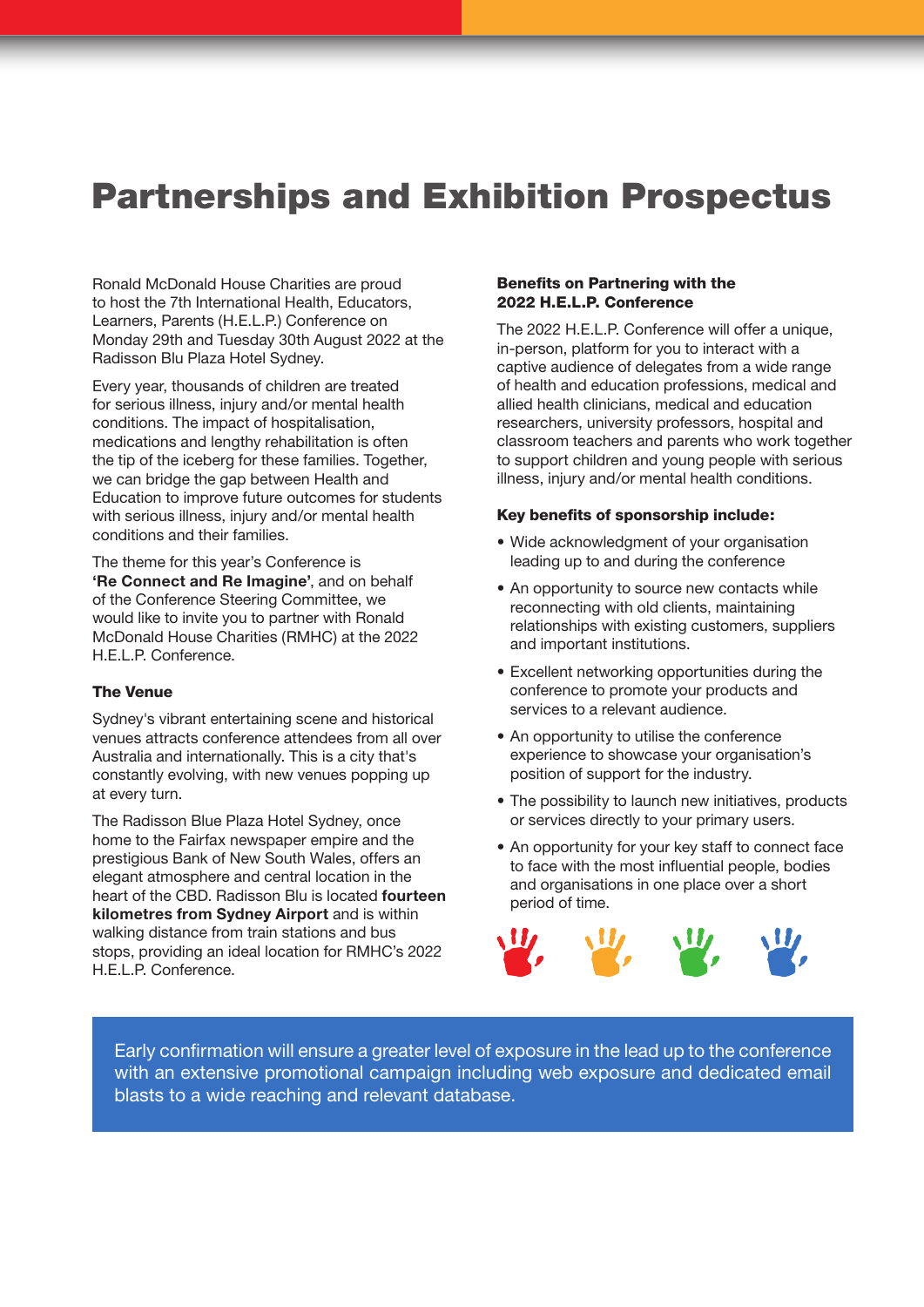# Partnership Opportunities

A variety of partnership opportunities are being offered for your organisation's exposure at the 2022 H.E.L.P. Conference and Exhibition.

The Conference Steering Committee are happy to tailor packages within this prospectus and encourage you to contact our Partnership and Exhibition Sales Manager to discuss what is possible.

*All listed pricing is inclusive of GST and in AUD.*

| <b>OPPORTUNITIES AT A GLANCE</b>               | <b>NUMBER AVAILABLE</b> | <b>INVESTMENT AUD \$</b><br>(INCL. GST) |
|------------------------------------------------|-------------------------|-----------------------------------------|
| <b>EDUCATIONAL PARTNERSHIPS</b>                |                         |                                         |
| Keynote Speaker                                | Limited opportunities   | 3,300                                   |
| <b>SOCIAL EVENTS &amp; CATERING</b>            |                         |                                         |
| <b>Conference Dinner Reception</b>             | Exclusive               | 7,700                                   |
| Barista Cart                                   | Exclusive               | 2,300                                   |
| Conference Lunch Break                         | Limited opportunities   | 1,750                                   |
| Morning or Afternoon Break                     | Limited opportunities   | 1,100                                   |
| <b>ADVERTISING</b>                             |                         |                                         |
| Conference App                                 | Exclusive               | 5,500                                   |
| <b>Conference Supporter Branding</b>           | Limited opportunities   | 4,400                                   |
| Name Badge & Lanyard                           | Exclusive               | 2,800                                   |
| On-line Conference Program Branding            | Exclusive               | 2,200                                   |
| Notepad and Pen Branding<br>(sponsor provided) | Exclusive               | 600                                     |
| <b>EXHIBITION</b>                              |                         |                                         |

Table Display 1,100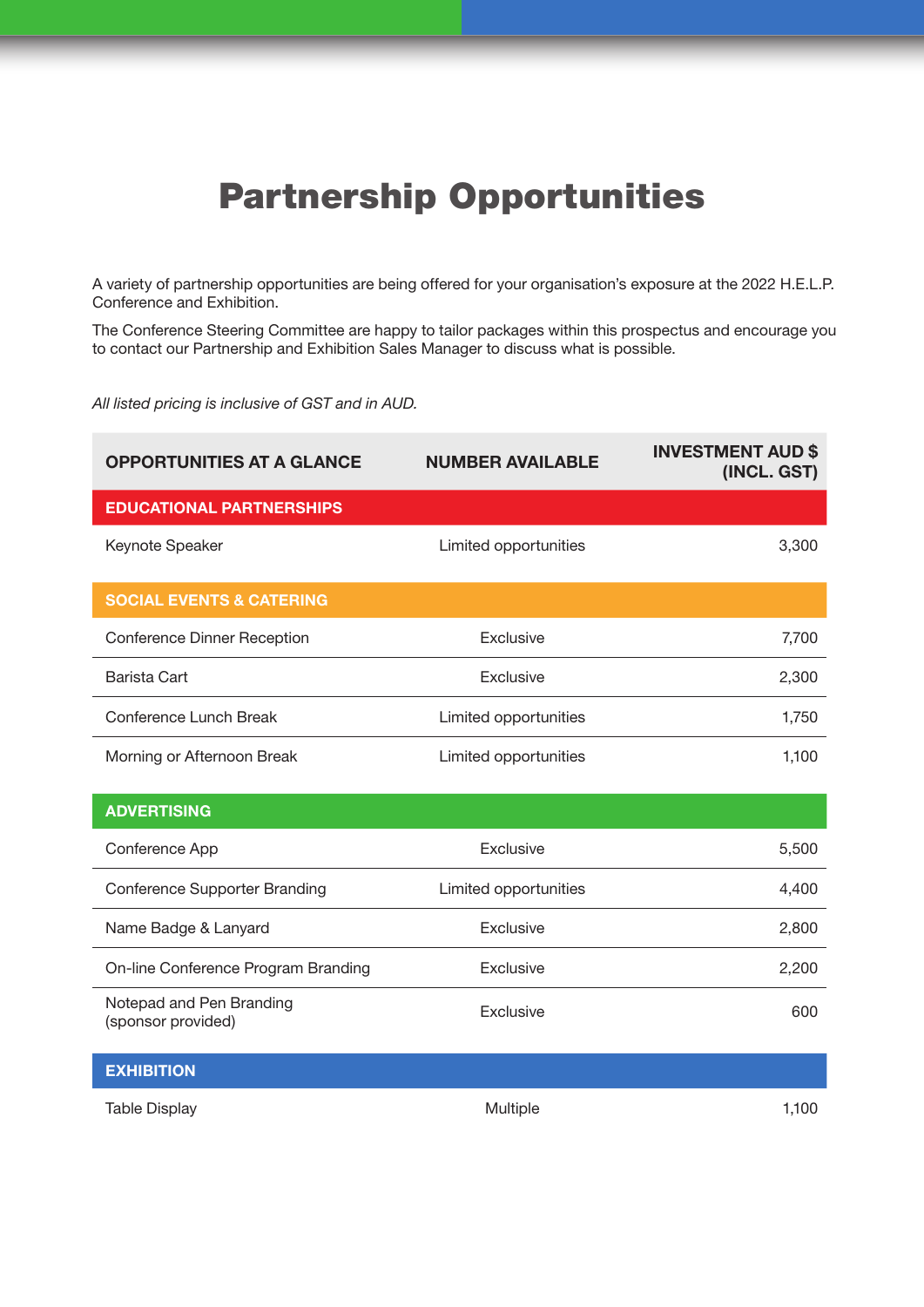## **U** Educational Partnership Opportunities

#### **Keynote Speaker Limited Opportunities – Investment AUD \$3,300 (subject to speaker confirmation)**

The Conference Steering Committee have invited high profile speakers to deliver plenary presentations at the 2022 H.E.L.P. Conference. Your sponsorship of a speaker provides the opportunity for maximum exposure of your brand.

#### *Acknowledgements*

- **•** Program acknowledgment as the keynote speaker sponsor
- **•** Opportunity to introduce the keynote speaker at H.E.L.P. 2022
- **•** Verbal acknowledgement at the closing of the keynote presentation
- **•** Acknowledgement of your sponsorship next to the speaker on the on-line program
- **•** Opportunity to display a pull up banner during the session when the speaker is appearing (organisation provided)
- **•** Acknowledgement on the conference website with hyperlink to organisation's page
- **•** Acknowledgement on the conference app with hyperlink to organisation's page
- **•** 1 x complimentary registration to H.E.L.P. 2022 (conference dinner ticket included)

## **W/Social Events and** Catering Opportunities

#### **Conference Dinner Reception Exclusive Opportunity – Investment AUD \$7,700**

Sponsorship of this event offers excellent branding and networking opportunities. The price to attend the evening is included in the delegate registration fee – a fact reflected in the strong attendance at this event.

#### *Acknowledgements*

- **•** Verbal acknowledgement at the opening and closing of the conference
- **•** Program acknowledgment as the conference dinner reception sponsor
- **•** Opportunity to display a pull up banner at the conference dinner (organisation provided)
- **•** Opportunity for a 5minute Welcome Speech at the conference dinner
- **•** Logo to be included on all printed items relating to the conference dinner
- **•** Logo to be printed on the serviettes at the conference dinner
- **•** Acknowledgement on the conference website with hyperlink to organisation's page
- **•** Acknowledgement on the conference app with hyperlink to organisation's page
- **•** 1 x complimentary registration to H.E.L.P. 2022 (conference dinner ticket included)

#### **Barista Cart Exclusive Opportunity – Investment AUD \$2,300**

The barista cart will be well received and used regularly by delegates within a prime area, always proving to be very popular!

#### *Acknowledgements*

- **•** Acknowledgment as the barista cart sponsor
- **•** Naming rights to the barista cart
- **•** Logo featured on the barista cart signage
- **•** Opportunity to provide branded cups, napkins and aprons (at sponsor's cost)
- **•** Acknowledgement on the conference website with hyperlink to organisation's page
- **•** Acknowledgement on the conference app with hyperlink to organisation's page
- **•** 1 x complimentary registration to H.E.L.P. 2022 (conference dinner ticket included)

#### **Lunch Break Limited to 1 sponsor per day – Investment AUD \$1,750**

Lunch breaks will be provided each day of the Conference. These breaks are a great networking opportunity for delegates where they can relax and enjoy refreshments.

#### *Acknowledgements*

- **•** Acknowledgment as one of the lunch sponsors
- **•** Naming rights to the selected lunch for one day of the conference
- **•** Opportunity to display a pull up banner during the selected lunch of the conference (organisation provided)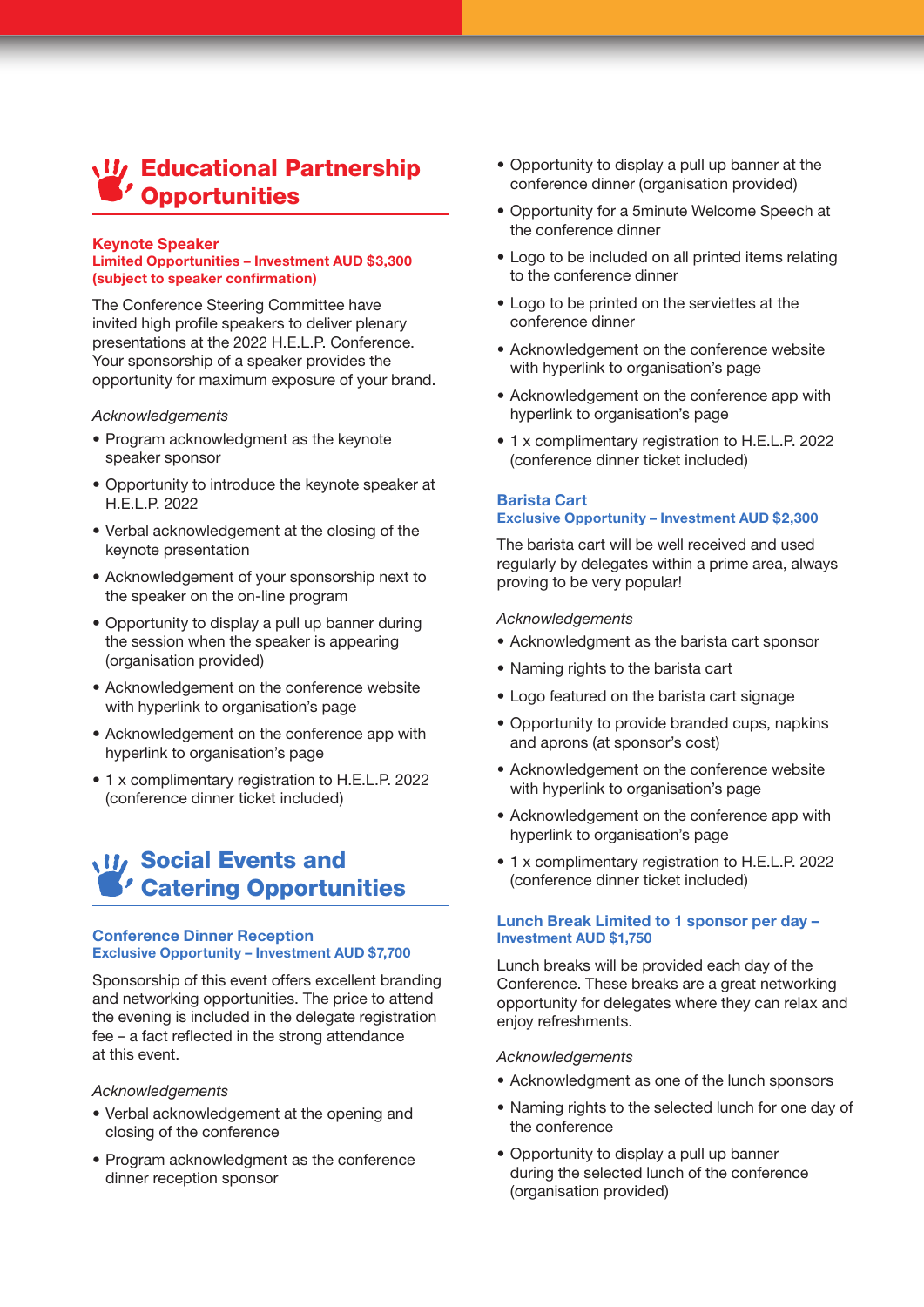- **•** Program acknowledgment as one of the lunch sponsors
- **•** Acknowledgement on the conference website with hyperlink to organisation's page
- **•** Acknowledgement on the conference app with hyperlink to organisation's page
- **•** 1 x complimentary registration to H.E.L.P. 2022 (conference dinner ticket included)

#### **Morning or Afternoon Tea Break Limited to 1 sponsor per break – Investment AUD \$1,100**

Morning tea/coffee breaks will be provided each day of the Conference. These breaks are a great networking opportunity for delegates where they can relax and enjoy refreshments.

#### *Acknowledgements*

- **•** Acknowledgment as one of the morning or afternoon tea sponsors
- **•** Naming rights to the selected catering break for one day of the conference
- **•** Opportunity to display a pull up banner during the selected catering break of the conference (organisation provided)
- **•** Program acknowledgment as one of the catering break sponsors
- **•** Acknowledgement on the conference website with hyperlink to organisation's page
- **•** Acknowledgement on the conference app with hyperlink to organisation's page

## **W** Advertising and Branding **Opportunities**

#### **Conference App Exclusive Opportunity – Investment AUD \$5,500**

Every registered delegate will be provided with access to the conference app prior, during and post event.

#### *Acknowledgements*

- **•** Verbal acknowledgement at the opening and closing of the conference
- **•** Recognition as making the conference a sustainable, environmentally friendly and covid safe event
- **•** Conference app to be branded with organisation's logo
- **•** Rotating sponsor advertisement on conference app, to appear at expected high viewing times, hyperlinked to organisation's page
- **•** Acknowledgement on the conference website with hyperlink to organisation's page
- **•** Acknowledgement on the conference app with hyperlink to organisation's page
- **•** 1 x complimentary registration to H.E.L.P. 2022 (conference dinner ticket included)

#### **Conference Supporter Branding Limited Opportunities – Investment \$ AUD 4,400**

Showcase your organisation or institution's support of the conference with this package.

#### *Acknowledgements*

- **•** Verbal acknowledgment as a conference supporter at the opening of the conference
- **•** Acknowledgement on the conference website with hyperlink to organisation's page
- **•** Acknowledgement on the conference app with hyperlink to organisation's page
- **•** 3 x complimentary registrations to H.E.L.P. 2022 (conference dinner ticket included)

#### **Delegate Name Badge & Lanyards Exclusive Opportunity – Investment AUD \$2,800**

Every registered delegate will be provided with an official conference name badge upon registration. Delegates will need to wear their name badge for the duration of the conference, which will enable them access to all program sessions, social functions and the exhibition.

#### *Acknowledgements*

- **•** Acknowledgment as the name badge & lanyard sponsor
- **•** Company logo printed on the name badges and lanyards, along with the conference logo
- **•** Acknowledgement on the conference website with hyperlink to organisation's page
- **•** Acknowledgement on the conference app with hyperlink to organisation's page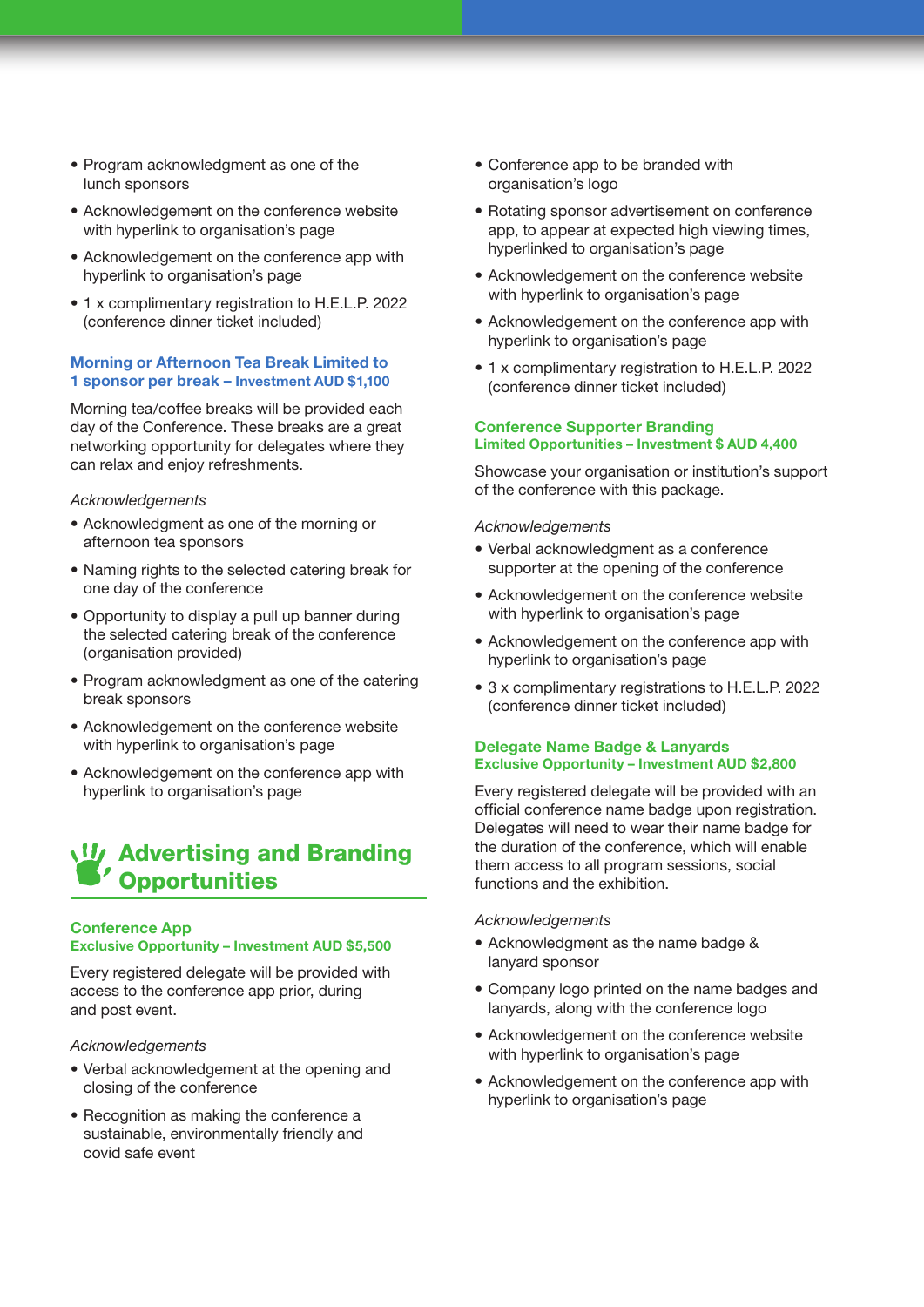#### **On-line Conference Program Branding Exclusive Opportunity – Investment AUD \$2,200**

The 2022 H.E.L.P. Conference Program will appear online prior to the conference and will be a continually referred to throughout the conference ensuring your organisation is at the forefront of delegates minds throughout the event.

#### *Acknowledgements*

- **•** Organisation logo to appear on each page of the on-line program
- **•** Acknowledgement on the conference website with hyperlink to organisation's page
- **•** Acknowledgement on the conference app with hyperlink to organisation's page
- **•** 1 x complimentary registration to H.E.L.P. 2022 (conference dinner ticket included)
- **•** \* Please note other sponsor logos may appear next to particular items they have sponsored.

#### **Notepad and Pen Branding Exclusive Opportunity – Investment AUD \$600**

The sponsor can provide a branded notepad and pen to be provided to all attendees at the RMHC 2022 H.E.L.P. Conference. This is a useful resource for delegates on site and provides good exposure of your organisation. (Quantity, size and delivery deadline will be made available upon enquiry).

#### *Acknowledgements*

- **•** Attendees to receive branded notepad or pens at the conference
- **•** Acknowledgement on the conference website with hyperlink to organisation's page
- **•** Acknowledgement on the conference app with hyperlink to organisation's page

## Other Opportunities

If you would like your organisation to be recognised at the RMHC 2022 H.E.L.P. Conference and you do not see anything to suit your requirements in the prospectus, please contact our Partnership Sales Manager who will be happy to work with you on a tailor-made opportunity.

H.E.L.P. 2022 Partnership and Exhibition Sales Manager Alignment Event Solutions E: isabella@alignmentevents.com.au T: +61 2 9371 1893

# Exhibition

#### **EXHIBITION TABLE DISPLAY Investment AUD \$1,100**

- **•** 1 x Skirted Trestle Table
- **•** 2 x Chairs
- **•** 1 x Backboard
- **•** 1 x Standard Power Outlet
- 2 x Exhibitor Registrations *(exhibition registration upgrade to attend conference sessions is available upon request)*

## **W** General Terms and Conditions

- **•** All costs include GST and are in AUD
- **•** A tax invoice will be sent upon receipt of the signed booking form (next page)
- **•** The allocation of exhibition positions or confirmation of a sponsorship item is at the discretion of the Conference Steering Committee and will take into account date of application booking, exhibition preferences, proximity to competitors and other relevant matters
- **•** The RMHC 2022 H.E.L.P. Conference reserves the right to alter the exhibition floor plan at any time

We look forward to hopefully welcoming you in person at the Radisson Blu Sydney in August!

For all enquiries regarding partnerships and exhibition, please contact:

H.E.L.P. 2022 Partnership and Exhibition Sales Manager Alignment Event Solutions E: isabella@alignmentevents.com.au T: + 61 2 9371 1893